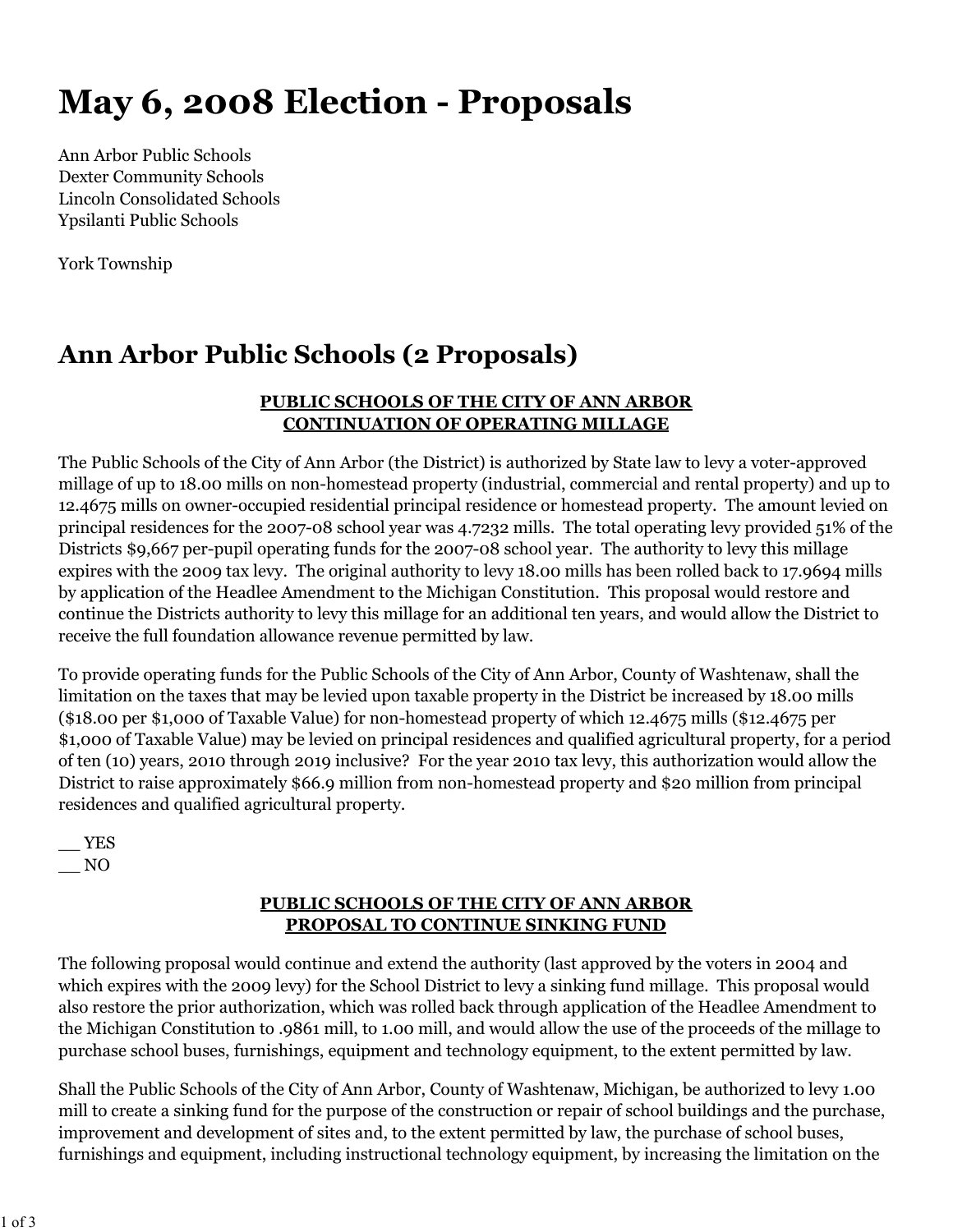amount of taxes which may be imposed on the taxable value of taxable property in the School District for a period of five (5) years, being the years 2010 to 2014, inclusive? It is estimated that 1.00 mill (\$1.00 per \$1,000 of taxable valuation) would raise approximately \$8,503,000 in the first year that it is levied.

(Under state law, sinking fund proceeds may not be used to pay teacher or administrator salaries.)

\_\_ YES  $\overline{\phantom{0}}$  NO

# **Dexter Community Schools**

#### **CAPITAL PROJECTS BOND PROPOSAL**

Shall the Dexter Community Schools, Counties of Washtenaw and Livingston, Michigan, borrow the principal sum of not to exceed Forty-Seven Million Eight Hundred Ninety Thousand Dollars (\$47,890,000) and issue its unlimited tax general obligation bonds for the purpose of defraying the cost of:

 remodeling and constructing additions to School District buildings, including energy conservation and security improvements;

 acquiring land and improving and developing sites, including playgrounds, playfields and outdoor athletic fields and facilities in the School District;

 furnishing, refurnishing, equipping and reequipping School District buildings, including the acquisition of school buses; and

acquiring and installing technology equipment in School District buildings, including classroom technology?

 $-$  YES  $\_\_$  NO

The debt millage required to retire all bonds of the School District currently outstanding and proposed pursuant to this ballot is expected to remain at or below 8.50 mils. The estimated millage to be levied in 2008 to service this issue of bonds, which is included in the 8.50 mills, is 2.24 mills (\$2.24 per \$1,000 of taxable value) and the estimated simple average annual millage rate required to retire the bonds of this issue is 2.08 mills (\$2.08 per \$1,000 of taxable value). The bonds may be issued in one or more series, payable in the case of each series in not to exceed 20 years from the date of issue of such series. If the School District borrows from the State to pay debt service on the bonds of this issue, the School District may be required to continue to levy mills beyond the term of the bonds to repay the State.

(Under State law, bond proceeds may not be used to pay teacher or administrator salaries, routine maintenance or repair costs or other School District operating expenses.)

## **Lincoln Consolidated Schools**

#### **MILLAGE PROPOSAL TO PROVIDE EARMARKED FUNDS TO OPERATE COMMUNITY RECREATION PROGRAMS,**